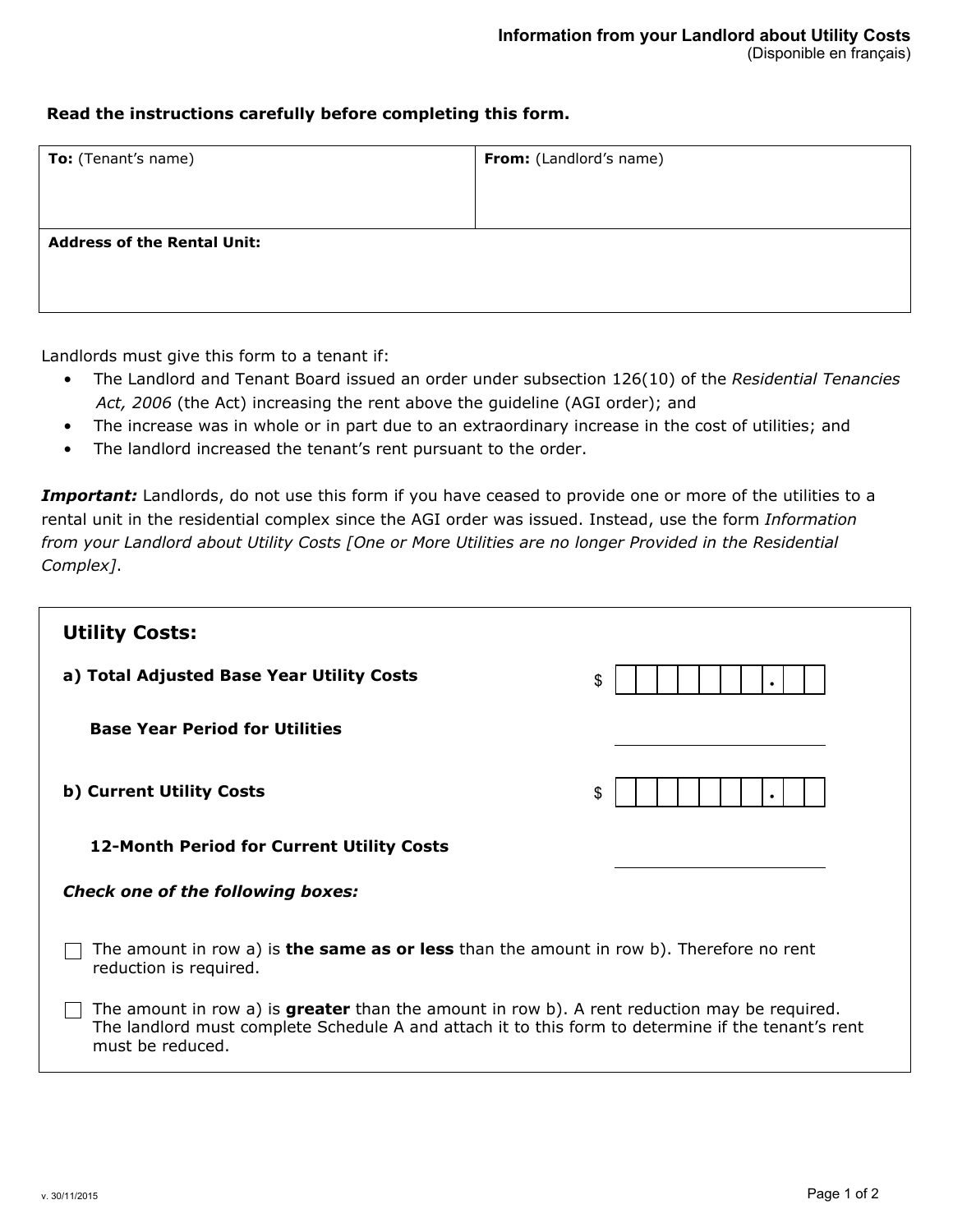## **Important Information:**

- 1. The landlord must give this form to any tenant whose rent was increased pursuant to an AGI order (and all or part of the increase was attributable to utilities) and the tenant continues to reside in the same rental unit.
- 2. A tenant who receives this form can request that the landlord provide them with a compact disc containing all utility bills used to justify the current utility costs in portable document format (PDF).
- 3. The landlord must comply with a request for the utility bill information if it is made within 2 years from the date this notice was given to the tenant. The landlord cannot charge more than five dollars for providing a copy of the compact disc.

**Exception:** The landlord does not have to provide the compact disc if the residential complex has six or fewer units, and is located in a rural or remote area, and the landlord cannot reasonably provide the compact disc. In this case, the landlord must provide a photocopy of the utility bills for a charge of not more than five dollars.

- 4. Instead of providing the compact disc, the landlord and the tenant can agree that the landlord will provide either of the following:
	- a photocopy of the utility bills used to justify the current utility costs at a reasonable charge based on the landlord's out-of-pocket costs for making the copies, or
	- a copy of the utility bills in PDF format, by e-mail, at no charge.

| <b>Signature</b>       | Landlord<br>$\rightarrow$ | $\bigcirc$ Representative |
|------------------------|---------------------------|---------------------------|
| Name of Person Signing |                           | <b>Phone Number</b>       |
| Signature              |                           | Date                      |

## **Representative Information** (if applicable)

| Name                            |          | LSUC# |               | Company Name (if applicable) |
|---------------------------------|----------|-------|---------------|------------------------------|
|                                 |          |       |               |                              |
| Mailing Address                 |          |       |               | l Phone Number               |
|                                 |          |       |               |                              |
| Municipality (City, Town, etc.) | Province |       | l Postal Code | l Fax Number                 |
|                                 |          |       |               |                              |